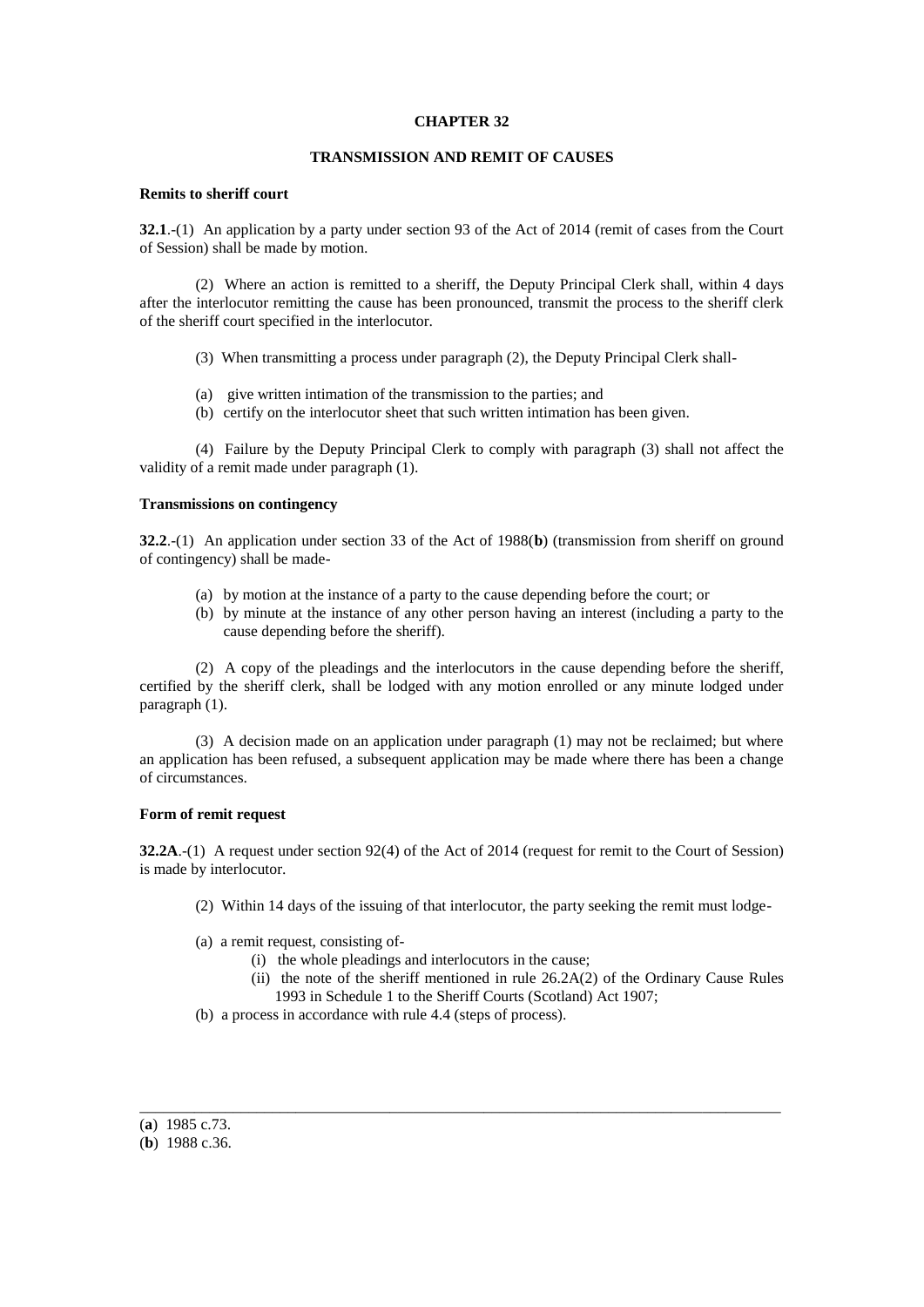### **Determination of remit request**

**32.2B.**-(1) Where a remit request is lodged, the court is to put the request out on the By Order roll in order that the party seeking the remit and any other party to the sheriff court proceedings may make submissions about whether the proceedings should be remitted.

- (2) The Lord Ordinary, having heard parties, may-
- (a) refuse the request; or
- (b) make an order under section 92(5) of the Act of 2014 allowing the proceedings to be remitted.

(3) The Deputy Principal Clerk must, within 4 days after the interlocutor has been pronounced under paragraph (2), send a copy of the interlocutor to the sheriff clerk of the sheriff court specified in the interlocutor.

#### **Intimation of receipt of process transmitted from sheriff court**

**32.3**. On receipt of a process transmitted by a sheriff clerk by virtue of an order made under any enactment to remit a cause to the court, the Deputy Principal Clerk shall-

- (a) write the date of receipt on the interlocutor sheet of the sheriff court process; and
- (b) give written intimation of that date to each party.

## **Lodging of process and motion for further procedure**

**32.4**.-(1) Within 14 days after the date of receipt of the sheriff court process, the party who sought the remit must make up and lodge in the General Department a process incorporating the sheriff court process.

(2) Where that party has already lodged a process under rule 32.2A(b), the party must incorporate the sheriff court process in that process within the same period.

- (3) When the party who sought the remit has complied with paragraph (1) or (2)-
- (a) that party must apply by motion for an order for such further procedure as that party thinks fit,
- (b) the cause is to proceed as if it had been an action in the court initiated by a summons.
- (4) A motion under paragraph (3)(a) is to be disposed of by the Lord Ordinary.

#### **Reponing against failure to comply with rule 32.4**

**32.5**.-(1) Where the party who sought the remit fails to comply with the requirements of rule 32.4(1), (2), or (3)(a) (lodging of process and motion for further procedure), that party may apply by motion to be reponed within 7 days after the expiry of the period specified in rule 32.4(1).

(2) Paragraph (3) applies where the failure mentioned in paragraph (1) is a failure to lodge a process under rule 32.4(1), or incorporate a process in accordance with rule 32.4(2).

(3) The party enrolling a motion under paragraph (1) must, on enrolling that motion-

- (a) lodge a process in accordance with rule 32.4(1), or, as the case may be, incorporate a process under rule 32.4(2);
- (b) apply by motion for an order for such further procedure as that party thinks fit.

(4) A motion under paragraph (1) is to be granted only on cause shown and on such conditions, if any, as to expenses or otherwise as the court thinks fit.